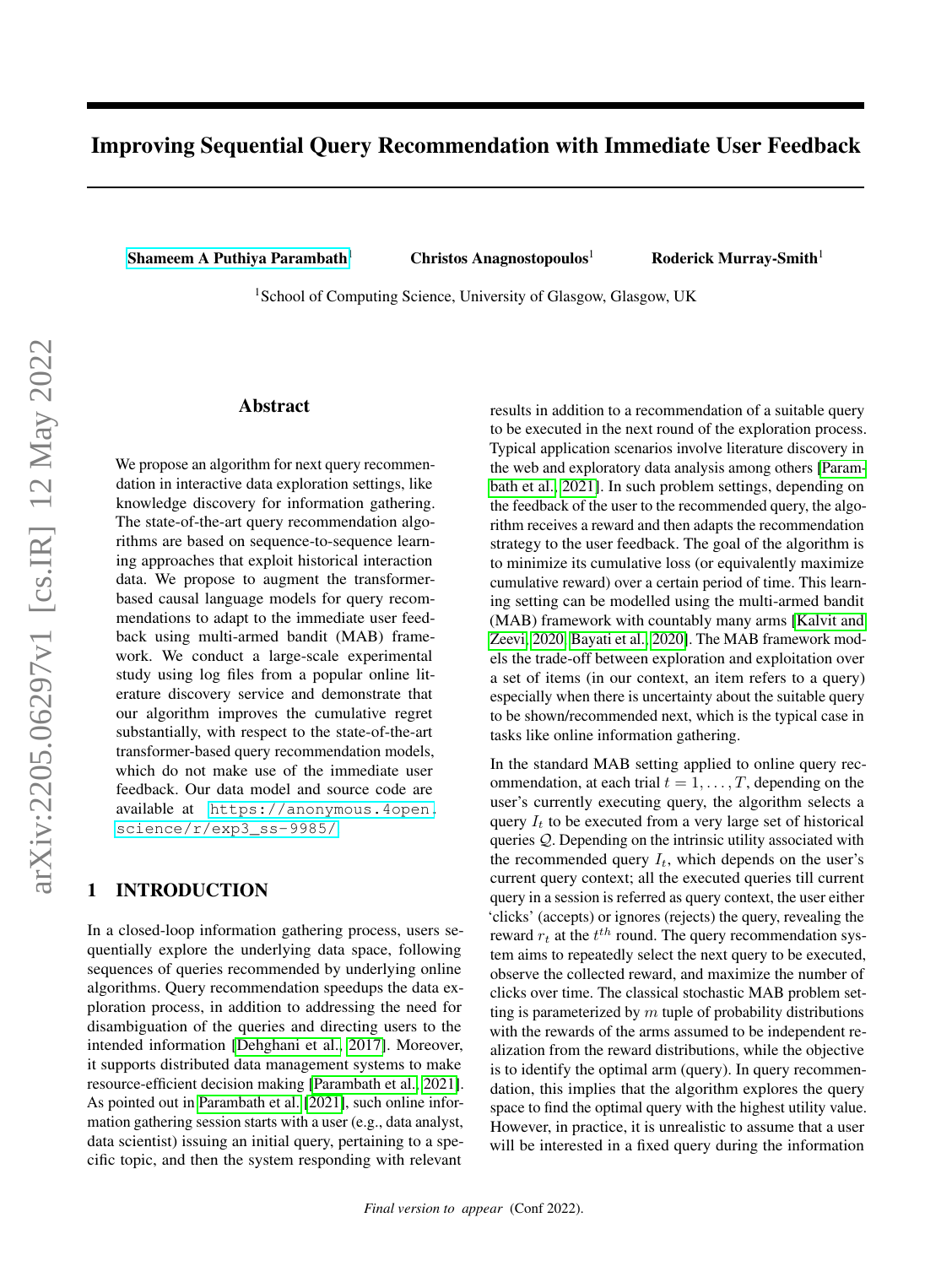gathering process regardless of the past queries issued in the session. Most importantly, the next query a user will be interested in will depend on the sequences of queries issued so far in the session and changes in every round. In fact, depending on the information needs, a user will be interested in queries pertaining to different aspects of the topic. For instance, a user trying to explore the topic of MAB will start the session with a simple query and dive into diverse subtopics like applications, different algorithms, various reward structures, etc., as the information gathering process progresses. Hence, recommending a query pertaining to a single subtopic repeatedly by disregarding the sequences of past queries issued in the session, will not trigger positive responses from the user and, thus, hinder the user satisfaction. Hence, the stochastic reward assumption used in the classical MAB setting will not hold in applications like online information gathering.

In this paper, we consider the next-query recommendation problem in non-stochastic environments, taking into consideration the autoregressive dynamics of the information gathering process. We make no probabilistic assumptions on how the rewards corresponding to different recommendations are generated. In particular, the rewards may depend on the previous queries recommended by the algorithm, and they can be adversarial as well. Earlier work on query recommendation using the MAB framework assumes stochastic reward structure and does not consider the autoregressive nature of the information gathering process [\[Parambath et al., 2021\]](#page-8-1). It should also be noted that the standard adversarial bandit algorithms like EXP3 [\[Auer et al., 2002,](#page-8-4) [Cesa-Bianchi and](#page-8-5) [Lugosi, 2006\]](#page-8-5) cannot be directly used in query recommendation tasks as such algorithms are designed to work with fixed and known set of arms only. In query recommendation tasks, the next query to be recommended depends on the query context and cannot be assumed to be known beforehand.

Due to the sequential nature of the information gathering process, autoregressive time series models for text generation have demonstrated promising results in many practical information retrieval tasks [\[Dehghani et al., 2017,](#page-8-0) [Ren](#page-8-6) [et al., 2018,](#page-8-6) [Ahmad et al., 2019,](#page-8-7) [Jiang and Wang, 2018,](#page-8-8) [Wu et al., 2018,](#page-9-0) [Mustar et al., 2020\]](#page-8-9). Autoregressive query recommendation models take into account the previously issued queries in the same session when generating the next recommendation to filter out irrelevant queries. The state-ofthe-art query recommendation algorithms make use of the deep Recurrent Neural Networks (RNN) based autoregressive models to extract certain linguistic patterns from the query logs and combine with historical interaction data to predict the next query. Unfortunately, standard RNN based models like LSTM are designed for sequential processing of data [\[Vaswani et al., 2017\]](#page-8-10) and are limited by the relatively short span of the query dependency that can be captured by such networks [\[Mustar et al., 2020,](#page-8-9) [2021\]](#page-8-11), whereas the recently proposed transformer networks [\[Vaswani et al., 2017\]](#page-8-10)

can process data in parallel. In addition, the standard deep autoregressive models are not designed for real time interactive query recommendations as the learning is achieved over historical data. Hence, the immediate user feedback is not considered in the decision making. In applications like query recommendation it is important to *adapt* to the immediate user feedback to improve the performance, as will be demonstrated in our experiments.

Contribution: In this paper, we contribute with a novel online query recommendation algorithm that combines the effectiveness of the transformer based autoregressive models and the adaptivity of the MAB algorithms with nonstochastic reward settings. We make use of the MAB with expert advice learning paradigm [\[Cesa-Bianchi et al., 1997,](#page-8-12) [Cesa-Bianchi and Lugosi, 2006\]](#page-8-5) to deal with non-stochastic reward settings. We adopt state of the art transformer based autoregressive models for causal language modelling as the *experts* and propose a novel next-query recommendation algorithm that adapts to the immediate user feedback. In standard non-stochastic bandit problem setting [\[Auer et al.,](#page-8-4) [2002,](#page-8-4) [Lattimore and Szepesvári, 2020\]](#page-8-13), the number of possible arms (i.e., queries to recommend) is fixed and known to the algorithm in advance. In query recommendation with a transformer, given the current query, the number of possible candidate queries from a single expert can be countably many with varying probability of relevance. Most importantly, possible candidate queries changes in every round depending on the query context. We show that by simply recommending the top query from a single expert is not always the best strategy. The major contribution of our work is the considerable extension of the the standard non-stochastic MAB algorithm EXP3 [\[Auer et al., 2002\]](#page-8-4) for *dynamically* choosing a candidate set by combining different experts' recommendations. In Section [3,](#page-3-0) we prove the regret bound for the proposed algorithm showing that it has better regret than the standard EXP3 algorithm and matches the best attainable regret in adversarial settings [\[Audibert et al., 2009\]](#page-8-14). We provide extensive experiments using query logs from online literature discovery services, while Section [4](#page-4-0) shows that in tasks like query recommendations, fine-tuning publicly available pre-trained transformer models trained on huge corpus provide significantly better performance than learning a model from scratch with limited query log data.

## 2 PRELIMINARIES & RELATED WORK

Autoregressive (AR) models are popular in various natural language processing tasks, as the standard unsupervised language modelling objective is based on predicting the next word token having read all the previous ones. Recently, AR models have been used for many different information retrieval tasks like query recommendation, query reformulation and document ranking [\[Dehghani et al., 2017,](#page-8-0) [Ren et al.,](#page-8-6) [2018,](#page-8-6) [Ahmad et al., 2019,](#page-8-7) [Jiang and Wang, 2018,](#page-8-8) [Wu et al.,](#page-9-0)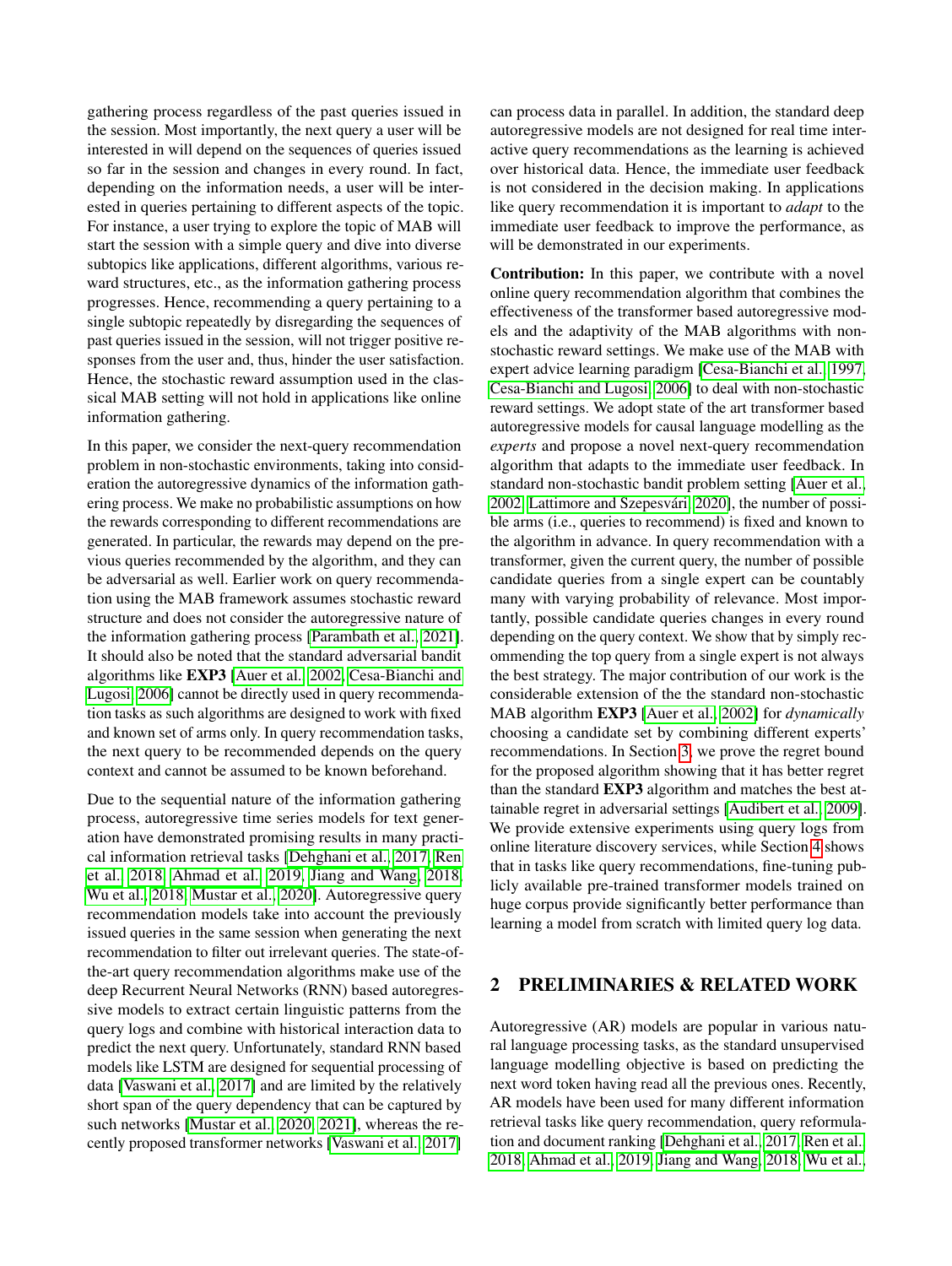[2018,](#page-9-0) [Mustar et al., 2020\]](#page-8-9). Due to the ability to process variable length input sequences, RNNs are the most widely preferred AR models for the query recommendation task [\[Dehghani et al., 2017,](#page-8-0) [Ren et al., 2018,](#page-8-6) [Ahmad et al., 2019,](#page-8-7) [Jiang and Wang, 2018,](#page-8-8) [Wu et al., 2018\]](#page-9-0). In general, AR models for query recommendation models the next query to be recommended as the function of the past queries executed in the same session. [Dehghani et al.](#page-8-0) [\[2017\]](#page-8-0) augmented the generic RNN based sequence-to-sequence (seq2seq) models for query recommendation with query-aware attention mechanism [\[Bahdanau et al., 2015\]](#page-8-15) and a pointer network [\[Vinyals et al., 2015\]](#page-8-16) to deal with the Out-Of-Vocabulary words. [Wu et al.](#page-9-0) [\[2018\]](#page-9-0) proposed a method to integrate historical user feedback data in RNN-based query suggestion approaches. The proposed method uses historical interaction data to create embeddings and attention scores for queries by combining query tokens, associated search result contents and corresponding 'click' information. Depending on whether a link is clicked or not, both positive and negative feedback memories are learned for different query, search content pairs. Though the proposed architecture makes use of the historical user interaction data, the recommendation strategy is not online and does not adapt to the immediate user feedback. In [Ahmad et al.](#page-8-7) [\[2019\]](#page-8-7), authors proposed a hierarchical deep neural network architecture. The proposed context attentive document-ranking and query-suggestion algorithm encodes the query and the search session activities into search context representation using two-level hierarchical recurrent neural network. Query and document embeddings are constructed from pre-trained word embeddings using bi-directional RNN with inner attention mechanism. The search context embeddings are obtained by passing the query and relevant documents through an LSTM model. The query recommendation task consists of a series of wordlevel predictions that predict the next word given the current query and the search context.

Query recommendation is also studied under the query reformulation scheme. [Ren et al.](#page-8-6) [\[2018\]](#page-8-6) studied the query reformulation problem within the context of conversational information retrieval. They proposed an LSTM with selfattention for seq2seq modelling. Similarly, [Jiang and Wang](#page-8-8) [\[2018\]](#page-8-8) also framed the next query prediction as a query reformulation task. At each time step  $t$ , the new query to be predicted is a reformulation of the  $(t - 1)$  queries issued before. The query generator proposed in the paper is an RNN-based decoder that generates the next query based on the context vector formed from the query and reformulation embeddings. Recently, with the advent of deep neural networks, many query recommendation algorithms are proposed. A detailed overview of other standard models for query recommendations can be found in [Dehghani et al.](#page-8-0) [\[2017\]](#page-8-0), [Ren et al.](#page-8-6) [\[2018\]](#page-8-6), [Ahmad et al.](#page-8-7) [\[2019\]](#page-8-7), [Jiang and](#page-8-8) [Wang](#page-8-8) [\[2018\]](#page-8-8), [Wu et al.](#page-9-0) [\[2018\]](#page-9-0) and the references therein.

The parallel processing capabilities and the ability to capture

complex query dependencies yield the transformer networks [\[Vaswani et al., 2017\]](#page-8-10) very popular for Causal Language Modelling (CLM) tasks. Since the CLM objective is based on predicting the next token following a sequence of tokens, the prediction for current position depends solely on the known tokens in the positions before the current position. The CLM objective is well suited for sequential query recommendations, as the algorithm has access to all the queries until the current round. Recently, [Mustar et al.](#page-8-9) [\[2020,](#page-8-9) [2021\]](#page-8-11) proposed to use bidirectional transformer networks, like BERT [\[Devlin et al., 2019\]](#page-8-17) and BART [\[Lewis et al.,](#page-8-18) [2020\]](#page-8-18) for query recommendations. The empirical study in the papers showed huge improvement in performance over the standard RNN based models when pre-trained transformer networks are fine-tuned for query recommendation. In particular, [Mustar et al.](#page-8-11) [\[2021\]](#page-8-11) showed that even training hierarchical transformer models from scratch on limited data underperforms compared to pre-trained models. However, BERT and BART are trained using masked language modelling objectives and, thus, the prediction for current position makes use of random tokens in preceding and following positions. In tasks like query recommendation, CLM is better suited as the algorithm will not be able to 'look into the future'. Nevertheless, [Mustar et al.](#page-8-11) [\[2021\]](#page-8-11) does not make use of the immediate user feedback when predicting the next query.

In addition, our preliminary analysis showed that combining different transformer-based recommendation models gives better context awareness than using a single model. For instance, we fed two consecutive queries *(i) factors that affect getting life insurance* and *(ii) purchasing factors in getting life insurance* from a randomly selected user session from our query logs to two different transformer-based networks for next query suggestion. The results of the top-2 recommendations are given in Table [1.](#page-3-1) From the query context, it is evidenced that the user is interested in gathering information regarding different aspects of getting life insurance, and in that regard, both models suggest very relevant and diverse terms as the next query keywords. Hence, by simply recommending the top result from one model might not direct the user to reach the intended result. A better strategy is to recommend from the mix of top results and adapt the recommendation based on the immediate user feedback. In the above example, actual queries following the first two queries are *(i) factors influencing the purchase of life insurance (ii) factors influencing the insurance amount*. The second query from the first model and the first query from the second model convey the user's correct intent.

Multi-armed bandits (MAB) provide a framework to model recommendation strategies that adapt to immediate user feedback. In our context, we model query recommendations using the MAB framework with immediate user feedback as the *reward*. The standard MAB algorithms assume that the number of arms is fixed and relatively small compared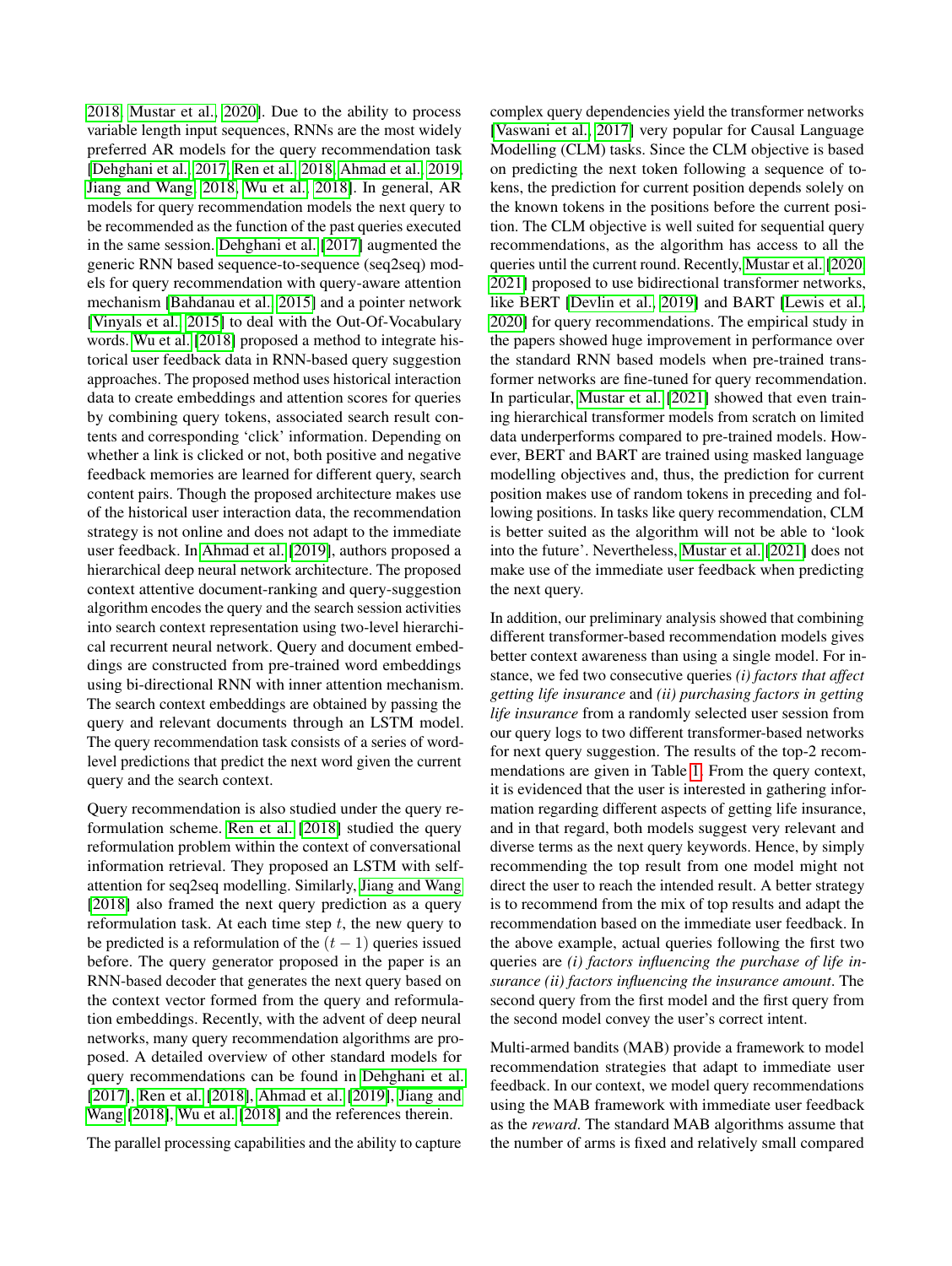Table 1: Top-2 Recommendations.

<span id="page-3-1"></span>

| Model 1                                                  | Models 2                                          |
|----------------------------------------------------------|---------------------------------------------------|
| factors that influence the profitability of insurance    | factors influencing the amount of insurance       |
| factors that influence purchasing decisions of insurance | factors that affects getting disability insurance |

to the number of trials. However, autoregressive models like transformers can generate a relatively large number of queries as possible candidates. Hence, we cope with the number of arms in the query recommendation case to be countably many. In countably many armed bandit cases, in addition to the typical exploration-exploitation trade-off, the algorithm has to deal with the arm discovery-exploitation trade-off within the exploration phase [\[Carpentier and Valko,](#page-8-19) [2015\]](#page-8-19).

Many algorithms for countably many or infinite armed bandits have been proposed in the past. [Berry et al.](#page-8-20) [\[1997\]](#page-8-20) proposed  $k$ -failure and m-run strategies. In  $k$ -failure, an arm is played until it incurs  $k$  failures, and in  $m$ -run, 1-failure is used until m arms are played or m success is obtained. Another standard approach to deal with infinite arms is pre-selection where a subset of k arms are selected, and standard MAB algorithms are applied on it. [Wang et al.](#page-9-1) [\[2008\]](#page-9-1) proposed to select  $k$ , defined as the function of the round, randomly chosen arms for exploration and exploitation. [Zhu and Nowak](#page-9-2) [\[2020\]](#page-9-2) proposed an algorithm to choose  $k$  arms uniformly at random. In [Bayati et al.](#page-8-3) [\[2020\]](#page-8-3), the authors proposed to use a greedy algorithm with a uniformly at random without replacement sampling scheme. Recently, [Parambath et al.](#page-8-1) [\[2021\]](#page-8-1) proposed a stochastic MAB algorithm for query recommendation by selecting candidate set using the utility of the queries. Their work is fundamentally different from ours as the proposed algorithm deals with pre-selection strategy to choose the queries to run standard stochastic MAB algorithms. Nonetheless, the algorithm does not consider the autoregressive nature of the query formation process. The reader could refer to [Kalvit and Zeevi](#page-8-2) [\[2020\]](#page-8-2), [Zhu and](#page-9-2) [Nowak](#page-9-2) [\[2020\]](#page-9-2), [Bayati et al.](#page-8-3) [\[2020\]](#page-8-3), [Kleinberg et al.](#page-8-21) [\[2019\]](#page-8-21), [Lattimore and Szepesvári](#page-8-13) [\[2020\]](#page-8-13), [Parambath et al.](#page-8-1) [\[2021\]](#page-8-1) and references therein for a detailed coverage of different algorithms.

To the best of our knowledge, our work in this paper is the first one that combines the non-stochastic MAB framework with transformer networks for query recommendation with 10 real-time user feedback adaptation.

# <span id="page-3-0"></span>3 SELF-SUPERVISED QUERY RECOMMENDATION BANDITS

Our proposed algorithm, Exponentially weighted Exploration and Exploitation with Self-Supervised experts

(EXP3-SS), is provided in Algorithm [1.](#page-3-2) The algorithm is a variant of the popular EXP3 algorithm proposed by [Auer et al.](#page-8-4) [\[2002\]](#page-8-4). Unlike EXP3, the arm set is not fixed and not given beforehand to the EXP3-SS. For each user session, EXP3-SS builds a candidate arm set incrementally, starting with an empty set  $C_0$ . **EXP3-SS** takes set of experts  $\mathcal{E}$ , threshold value  $\epsilon$  and the learning rate  $\eta$  as hyperparameters. At each round  $t$ , the algorithm looks at the currently executing query  $q_t$  (line: 2) and probes the Transformer-based experts for next query recommendations (line[:3\)](#page-3-4). The currently executing query  $q_t$  can be either the free text entered by the user or one of the recommended query in round  $t - 1$ . Instead of simply taking only the top recommendation, EXP3-SS considers *all* recommendations that satisfy the threshold value  $\epsilon$ . The threshold can be either a probability of relevance as returned by the experts or a fixed number of recommendations, like top-5 recommendations. At every round, the candidate set is updated such that the candidate set at round  $t$  is obtained by combining the recommendations from all the experts at round t along with the candidate set at round  $t - 1$ .

### <span id="page-3-4"></span><span id="page-3-3"></span><span id="page-3-2"></span>Algorithm 1: Query Recommendation with Self-Supervised Experts **Parameters** :  $\mathcal{E}, \eta, \epsilon$ **Initialization :**  $W_0 = 1, \mathcal{C}_0 = \emptyset$ 1 for  $t = 1, 2, ... T$  do 2  $q_t = get\_currently\_ executing\_query();$  $\mathcal{S}$  |  $\mathcal{C}^t = \bigcup \text{ query\_by\_score\_threshold}(e, q_t, \epsilon);$ e∈E  $\begin{array}{ccc} \textsf{4} & \mid & \mathcal{C}_t = \mathcal{C}^t \cup \mathcal{C}_{t-1}; \end{array}$ 5 **if**  $(t == 1)$  then 6  $w_{i,t} = \frac{\eta}{(1-\eta)|\mathcal{C}_t|} \quad \forall i \in \mathcal{C}_t;$ <sup>7</sup> else 8  $w_{i,t} = \frac{\eta}{1-\eta} \frac{\mathbb{I}\{i \in \mathcal{C}_t \setminus \mathcal{C}_{t-1}\}}{|\mathcal{C}_t \setminus \mathcal{C}_{t-1}|}$  $\frac{i\in\mathcal{C}_{t}\setminus\mathcal{C}_{t-1}}{|\mathcal{C}_{t}\setminus\mathcal{C}_{t-1}|}\sum_{i\in\mathcal{C}_{t-1}}\hat{w}_{i,t} +$  $\hat{w}_{i,t}$ I{ $i \in \mathcal{C}_{t-1}$ }; **9**  $p_{i,t} = \frac{(1-\eta)w_{i,t}}{\sum_i w_{i,t}} + \frac{\eta}{|C_t|}$   $\forall i \in C_t ;$ 10 Draw  $I_t$  from  $\mathcal{C}_t$  according to  $p_t$ ; 11 | Play  $I_t$  and observe the reward  $r_t$ ; 12 Calculate the pseudo-reward  $\hat{r}_{i,t} = \frac{r_t \mathbb{I}\{I_t=i\}}{n_i t}$  $\frac{\{I_t = i\}}{p_{i,t}}$ ; 13  $\hat{w}_{i,t+1} = w_{i,t} \exp \left( \eta \hat{r}_{i,t} \right)$  for  $i \in \mathcal{C}_t$ ;

As in the EXP3 algorithm, we assign weights to all the queries in the candidate set. For the queries in round  $t - 1$ , we keep the same weights as those at the end of round  $t - 1$ ,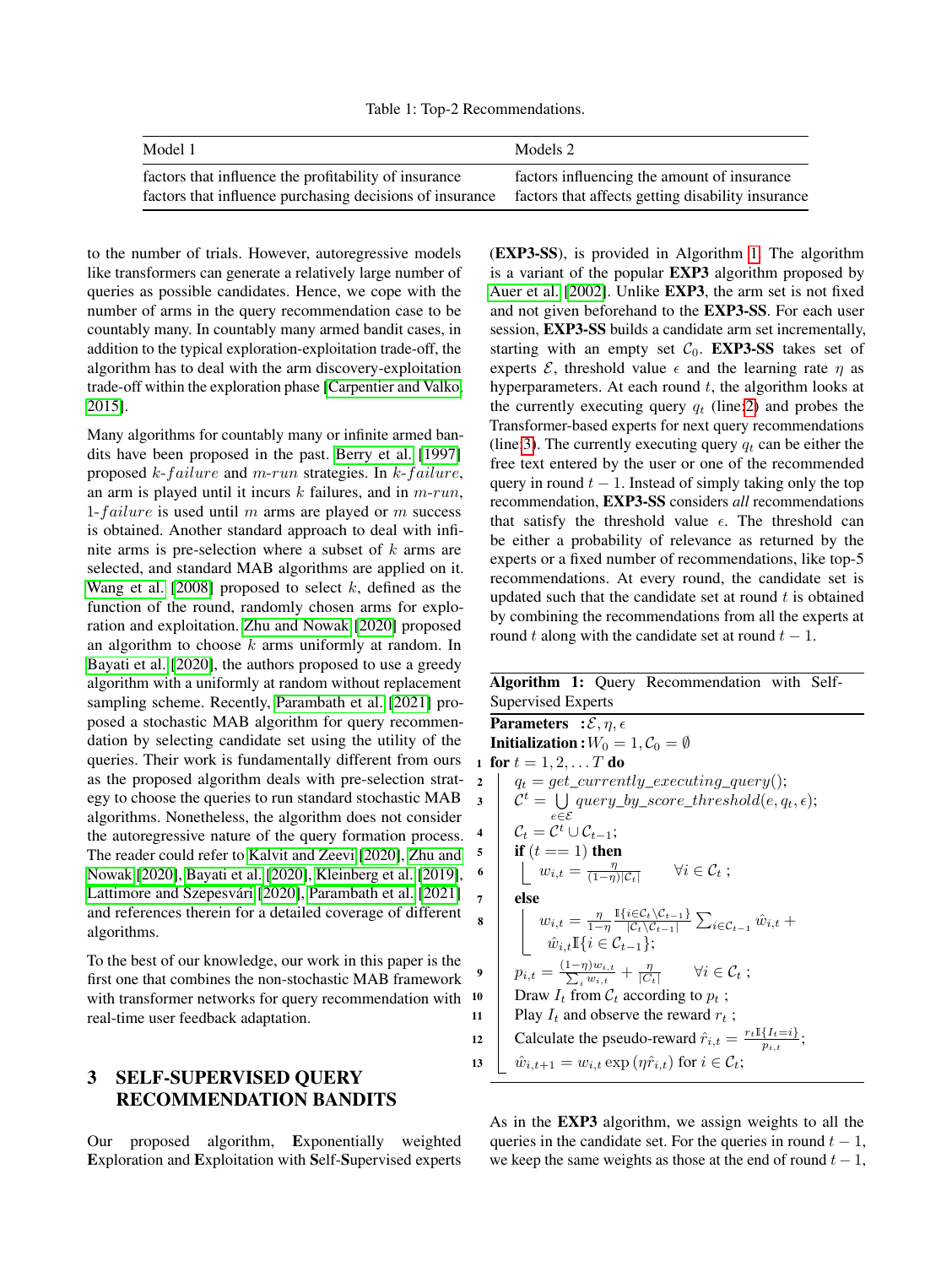and for the newly added queries (which are not part of the candidate set at round  $t - 1$ ), we assign a weight value  $\frac{\eta}{1-\eta}$ , divided by the number of new queries added to the candidate set at round  $t$ . Here, for convenience, we assume that  $|\emptyset| = 1$ . The weights are used for sampling an arm from the set of arms for final recommendation. At each round  $t$ , the algorithm recommends a query  $I_t$  according to a distribution that is proportional to the weights. Depending on the feedback, the weights are updated at the end of each round to *reflect* the user feedback. The weights are updated using the exponential weighting scheme as used in EXP3.

#### REGRET ANALYSIS

We prove that the regret of the proposed algorithm matches with the regret order of the Implicit Normalized Forecaster proposed in [Audibert et al.](#page-8-14) [\[2009\]](#page-8-14).

**Theorem 1.** *For any*  $T > 0$ ,  $C_T > 0$ , and  $\eta = \frac{1}{\sqrt{T}}$  $\frac{1}{|T|C_T|}$ , the *regret of the EXP3-SS algorithm is*  $O\Big(\sqrt{\frac{|\mathcal{C}_T|}{T}}\Big)$ *.* 

*Proof.* Our proof is similar to the one in [Auer et al.](#page-8-4) [\[2002\]](#page-8-4), with necessary adjustments required for handling the dynamic nature of the number of arms. In our algorithm, at each step the number of queries to be recommended may change. We denote the set of candidate queries available at time step t as  $C_t$ . For convenience, we assume that  $|\emptyset|=1$ . We define the variable  $W_t$  as the sum of the weights of the items in the candidate set  $C_t$  at the end of the  $t^{th}$  round. Formally,  $W_t = \sum_{i \in \mathcal{C}_t} w_{i,t}$ . First we derive a lower bound

$$
\ln \frac{W_{T+1}}{W_1} = \ln \sum_{i \in C_{T+1}} w_{i,T+1} - \ln W_1
$$
  
\n
$$
\ln \frac{W_{T+1}}{W_1} \ge \ln w_{i,T+1} - \ln \frac{\eta}{1-\eta} \qquad \forall i \in C_{T+1}
$$
  
\n
$$
= \eta \sum_{t=1}^{T} \hat{r}_{i,t} - \ln \frac{\eta}{1-\eta} \qquad \forall i \in C_{T+1}
$$
  
\n
$$
\ln \frac{W_{T+1}}{W_1} \ge \eta G_T^{\star} - \ln \frac{\eta}{1-\eta}.
$$
 (1)

We bound the weights to derive suitable upper bound,

$$
\ln \frac{W_{t+1}}{W_t} = \ln \left( \sum_{i \in C_{t+1}} \frac{w_{i,t+1}}{W_t} \right)
$$
  
= 
$$
\ln \left( \sum_{i \in C_t} \frac{w_{i,t+1}}{W_t} + \sum_{i \in C_{t+1} \setminus C_t} \frac{w_{i,t+1}}{W_t} \right)
$$
  
= 
$$
\ln \left( \sum_{i \in C_t} \frac{\hat{w}_{i,t+1}}{W_t} + \frac{\eta}{(1-\eta)} \right)
$$
  
= 
$$
\ln \left( \sum_{i \in C_t} \frac{w_{i,t} \exp(\eta \hat{r}_{i,t})}{W_t} + \frac{\eta}{(1-\eta)} \right).
$$

Using  $|\mathcal{C}_i| \geq 1$ ,  $w_{i,t} = \frac{W_t}{1-\eta} \left( p_{i,t} - \frac{\eta}{|\mathcal{C}_t|} \right)$  and  $e^x \leq 1 + x + \eta$  $x^2$  for  $x < 1.79$ , we get

<span id="page-4-1"></span>
$$
\ln \frac{W_{t+1}}{W_t} \leq \ln \left( 1 + \frac{1}{1 - \eta} \sum_{i \in C_t} (\eta \hat{r}_{i,t} + \eta^2 \hat{r}_{i,t}^2) \right)
$$
  
= 
$$
\frac{\eta}{1 - \eta} \sum_{i \in C_t} p_{i,t} \hat{r}_{i,t} + \frac{\eta^2}{1 - \eta} \sum_{i \in C_t} p_{i,t} \hat{r}_{i,t}^2 \quad (2)
$$
  

$$
\leq \frac{\eta}{1 - \eta} r_t + \frac{\eta^2}{1 - \eta} \sum_{i \in C_t} \hat{r}_{i,t}.
$$

In [\(2\)](#page-4-1), we used the inequality that  $\ln(1 + x) \leq x$  for  $x >$ 0. Now summing over  $t$ , we get

$$
\ln \frac{W_{T+1}}{W_T} \le \frac{\eta}{1-\eta} G_T + \frac{\eta^2}{1-\eta} \sum_{t=1}^T \sum_{i \in C_t} \hat{r}_{i,t}
$$
  

$$
\frac{\eta}{1-\eta} G_T + \frac{\eta^2}{1-\eta} |\mathcal{C}_T| G_T^*.
$$
 (3)

Combining the lower bound and upper bound

$$
\eta G_T^* - \ln \frac{\eta}{1 - \eta} \le \frac{\eta}{1 - \eta} G_T + \frac{\eta^2}{1 - \eta} |C_T| G_T^*.
$$
 (4)

Now converting from rewards to loss, we get

$$
L_T - L^* \le T + \eta |\mathcal{C}_T| + \frac{1}{\eta} \quad [\eta \in (0, 1)].
$$
 (5)

Taking 
$$
\eta = \frac{1}{\sqrt{T|\mathcal{C}_T|}}
$$
, we get  $L_T - L^* \leq \mathcal{O}\left(\sqrt{\frac{|\mathcal{C}_T|}{T}}\right)$ .  $\square$ 

Our regret matches the best obtainable regret in the adversarial bandit setting (disregarding the constant factors) [\[Audibert et al., 2009\]](#page-8-14) and better than the regret obtained using the vanilla EXP3 algorithm [\[Auer et al., 2002\]](#page-8-4) with the candidate set known in advance. The vanilla EXP3 algorithm with known candidate set with cardinality  $m$  has regret of the order  $O\left(\sqrt{\frac{m \ln m}{T}}\right)$ ), which is  $\ln m$  higher than the regret that can be obtained using EXP3-SS.

### <span id="page-4-0"></span>4 EXPERIMENTAL EVALUATION

In this section, we discuss the dataset, baselines, and the performance metrics adopted in our experimental study. Furthermore, we provide in-depth analysis of the results of different query recommendation mechanism using Transformer-based models. Our source code is available at: [https://anonymous.4open.science/r/](https://anonymous.4open.science/r/exp3_ss-9985/) [exp3\\_ss-9985/](https://anonymous.4open.science/r/exp3_ss-9985/).

The purpose of this experimental study is threefold. We empirically show that *(i)* transformer-based models trained with CLM objective perform better than transformer-based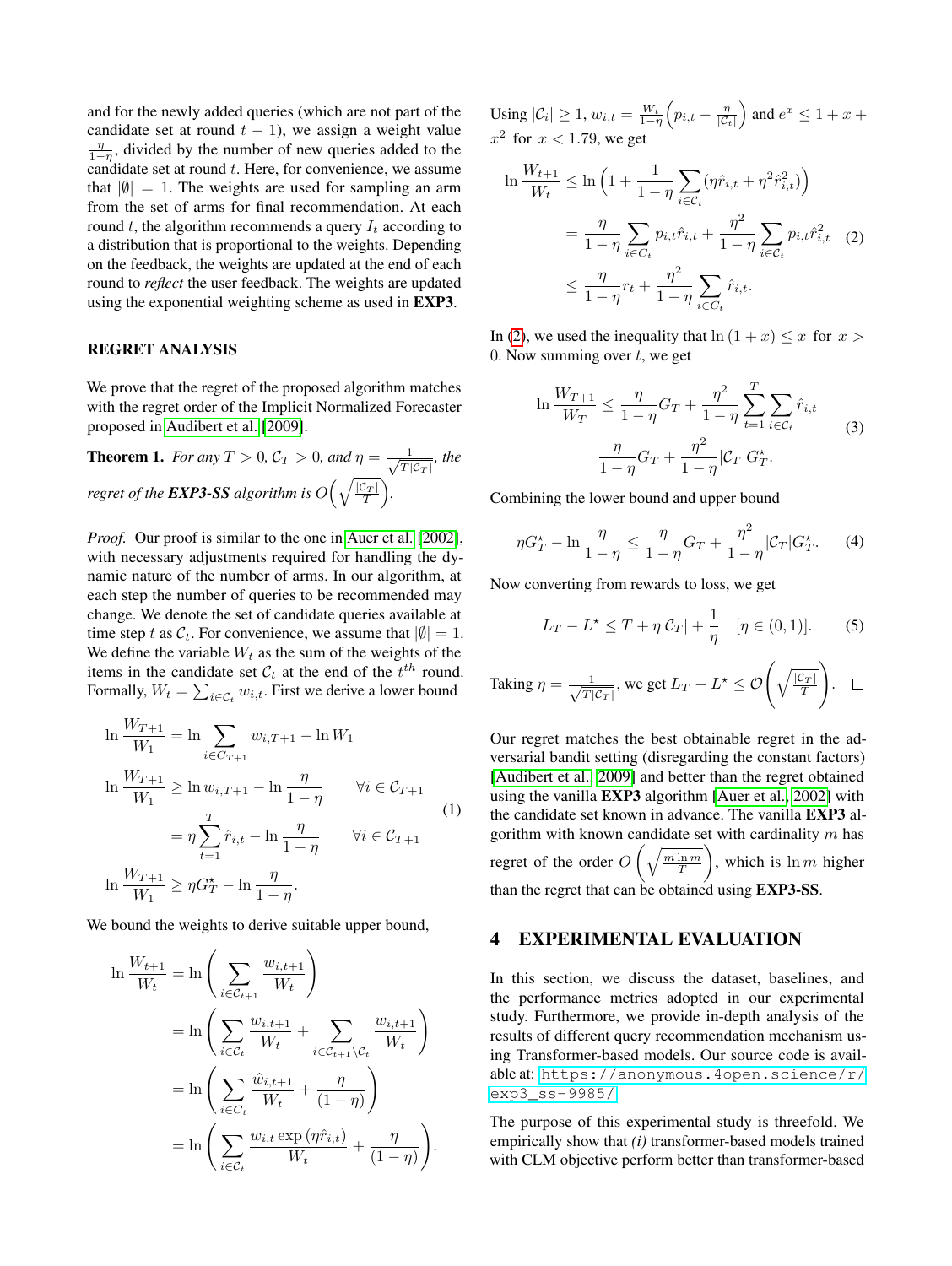models trained using Masked Language Modeling (MLM) objective, *(ii)* adversarial MAB strategies by combining the recommendations from an ensemble of different experts outperforms strategies based on recommendations using a single CLM based transformer model as expert, and *(iii)* transformer models trained using limited historical query logs slightly underperform publicly available pre-trained transformer models trained on huge corpus and fine-tuned for query recommendations.

### DATASETS & PROTOCOL

Our experiments are conducted on a real large-scale query log from an online literature discovery service. The dataset is used in the past [\[Parambath et al., 2021\]](#page-8-1) to test stochastic  $MAB$  algorithms for query recommendation.<sup>[1](#page-5-0)</sup> The online literature discovery service let the user to start the session by entering a free text query. In each subsequent steps, user either chooses from a query recommendation or inputs another free-text new query. The logs contained around 4.5 million queries grouped into 547,740 user sessions. We followed the same pre-processing steps as used in the original paper. Further details about the dataset, types of queries and pre-processing can be found in [Parambath et al.](#page-8-1) [\[2021\]](#page-8-1).

In our experiments, we randomly select user session and treat the first query in each user session as the initial query. At each step of the recommendation process, we treat all the executed queries until the current step as the query context. We then feed the query context to get recommendations from the expert algorithms. The process is carried out for 500 rounds.

### PERFORMANCE METRICS

The performance of online algorithms are evaluated using regret. Formally, the regret is defined as the loss suffered by the algorithm relative to the optimal strategy. After  $T$  rounds, the cumulative regret of an online algorithm is defined as:

$$
R(T) = T - \sum_{t=1}^{T} r_t.
$$
\n
$$
(6)
$$

In tasks like query recommendation, we assume binary rewards, such that the algorithm gets a reward of 1, if the recommended query is clicked; 0 otherwise. In our experimental study we mimic this behaviour using the standard performance metric used in query recommendation task.

BLEU is the classical metric used in tasks like machine translation [\[Papineni et al., 2002\]](#page-8-22) and query recommendation [\[Mustar et al., 2020\]](#page-8-9). It is defined as the ratio of generated words in the queries that are present in the predicted query and the observed query. In our experiments, to

calculate regret, we assign rewards based on the value of the BLEU metric. We assign a reward of 1, if the predicted query and observed query share more than half of the words, and a reward of 0, otherwise. We also report the average similarity and distance of the predicted query with the query context. At each round  $t$ , similarity and distance values are calculated between the predicted query at round  $t$  and the observed queries till round  $t - 1$ . Instead of using the vector embeddings from the expert transformer models, we used FastText [\[Bojanowski et al., 2017\]](#page-8-23) to obtain the query embeddings for calculating distance and similarity values. The query embeddings for a query is obtained by summing the FastText vectors for each word in the query. We used cosine as the similarity function and the Euclidean distance as the distance function.

### BASELINES & ALGORITHMS UNDER **COMPARISON**

We conducted detailed experimental evaluation of different algorithms with different Transformer based models. In our study, we employed three CLM based transformer models and two MLM based models. We used GPT2, CLRT and Transformer-XL as the CLM models and following [Mustar](#page-8-9) [et al.](#page-8-9) [\[2020,](#page-8-9) [2021\]](#page-8-11), we used BERT and BART as the MLM models. For all the above models, we used the publically available pre-trained models from HuggingFace<sup>[2](#page-5-1)</sup> for the pre-trained version of the algorithm. For the model learned from scratch, we used our query logs as the training data and learned corresponding models using the default training parameters as given in HuggingFace.

GPT2 is a transformer-based language model trained with CLM objective, .i.e., predict the next word given all of the previous words within some text [\[Radford et al., 2019\]](#page-8-24). It is therefore powerful at predicting the next token in a sequence. The original GPT2 model has 1.5 billion parameters and trained on a dataset of 8 million diverse web pages containing English text. The GPT model we used in the experiment is available from HuggingFace interface as *gpt2-medium*.

CTRL model was proposed in [Keskar et al.](#page-8-25) [\[2019\]](#page-8-25). Similar to GPT2, it is a unidirectional (causal) transformer network. CTRL makes use of control codes to generate coherent text. The control codes are derived from naturally co-occurring structure in raw text. CTRL is also trained on a very huge data from different online services like Amazon reviews, Wikipedia, Reddit among many others. Our CTRL model is available from HuggingFace interface as *ctrl*.

Transformer-XL model was proposed in [Dai et al.](#page-8-26) [\[2019\]](#page-8-26). It is a causal model with relative positioning (sinusoidal) embeddings which can reuse previously computed hiddenstates to attend to longer context and thus having the po-

<span id="page-5-0"></span><sup>&</sup>lt;sup>1</sup>We thank the authors for giving access to the data.

<span id="page-5-1"></span><sup>2</sup><https://huggingface.co/models>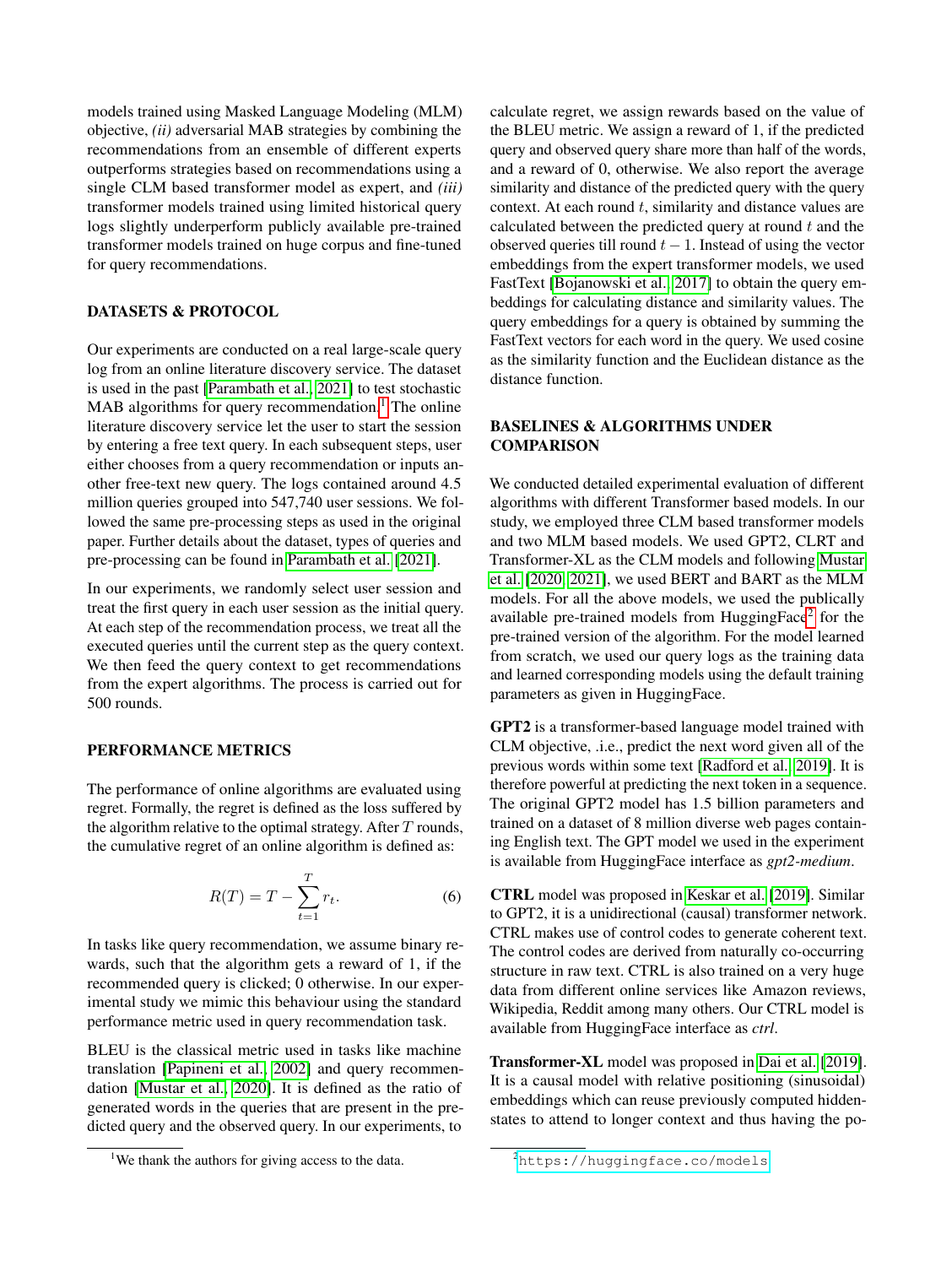<span id="page-6-0"></span>

Figure 1: Per-round regret of different algorithms using pretrained models.

tential to learn longer-term dependency. Transformer-XL model is trained on WikiText-103 dataset and is available as *transfo-xl-wt103* in HuggingFace.

BERT model was proposed in [Devlin et al.](#page-8-17) [\[2019\]](#page-8-17). It is a bidirectional (MLM) transformer pre-trained using a combination of masked language modeling objective and next sentence prediction on a large corpus comprising the Toronto Book Corpus and Wikipedia. We used the same pre-trained model as in [Mustar et al.](#page-8-9) [\[2020\]](#page-8-9) and is available as *bertbase-uncased* in HuggingFace interface.

BART model was proposed in [Lewis et al.](#page-8-18) [\[2020\]](#page-8-18). It uses a standard seq2seq/machine translation architecture with a bidirectional encoder (like BERT) and a left-to-right decoder (like GPT). The pre-training task involves randomly shuffling the order of the original sentences and a novel in-filling scheme, where spans of text are replaced with a single mask token. The BART model we used is trained on CNN/DM dataset and is available as *facebook/bart-base*.

EXP3 is the base version of our proposed EXP3-SS algorithm. EXP3 makes use of the immediate user feedback to estimate the sampling distribution. The original EXP3 algorithm works only with a fixed arm set. Hence it can't be used directly in sequential recommendation task using Transformers. To circumvent this issue, for every initial query we take at most 50 recommendations from the experts and fix this as arm set. The actual size of the arms depends on the results returned from the experts.

We excluded two possible baselines. As a baseline we could try to retrain/or fine-tuning Transformers after accumulating a fixed number of user responses. However, Transformers models have a large number of parameters which make constant retraining/fine-tuning them in significantly inefficient in space and time and contributing to higher carbon foot-

Figure 2: Per-round regret of different algorithms using mod-

print. It is also not practical in applications like query recommendation as results should be served in seconds. We also excluded the EXP4 algorithm [\[Lattimore and Szepesvári,](#page-8-13) [2020\]](#page-8-13), as it cannot perform better than the best performing

expert which is not a good baseline, as clearly demonstrated

### EXPERIMENTAL RESULTS & ANALYSIS

in our experimental study (see Figure: [1](#page-6-0) and [2\)](#page-6-0).

We carried out three sets of experiments. For all the set of experiments, we used the top-3 recommendations from the experts for EXP3-SS. The first set of experiments involved comparing fine-tuned pre-trained CLM models against pretrained MLM models. We used our query logs to fine-tune the publicly available models. These experiments are carried out to show the superiority of the transformer models trained with CLM objective over the same trained with MLM objective. This set of experiments are inspired by the results of the recent work in [Mustar et al.](#page-8-9) [\[2020\]](#page-8-9), where the authors showed that fine-tuning a pre-trained MLM based transformer models outperform standard RNN based models. For this set of experiments, we compared the three CLM models against two MLM models used in [Mustar et al.](#page-8-9) [\[2020\]](#page-8-9). The results of this experiment are shown in Figure [1.](#page-6-0) As it is evident from the plot, CLM based models (GPT, CTRL and Transformer-XL) resulted in lower regret than MLM based models (BERT and BART). Hence, it is advisable to adopt CLM based transformer models for query recommendation as opposed to previous research [\[Mustar et al., 2020\]](#page-8-9). It is also worth noting that vanilla-EXP3 with fixed candidate set performs poorly compared to the proposed algorithm, though it can leverage immediate user feedback to perform better than Transformer models.

In the second and third class of experiments, we compared different CLM based transformer models trained on our



0.9

els learned from scratch.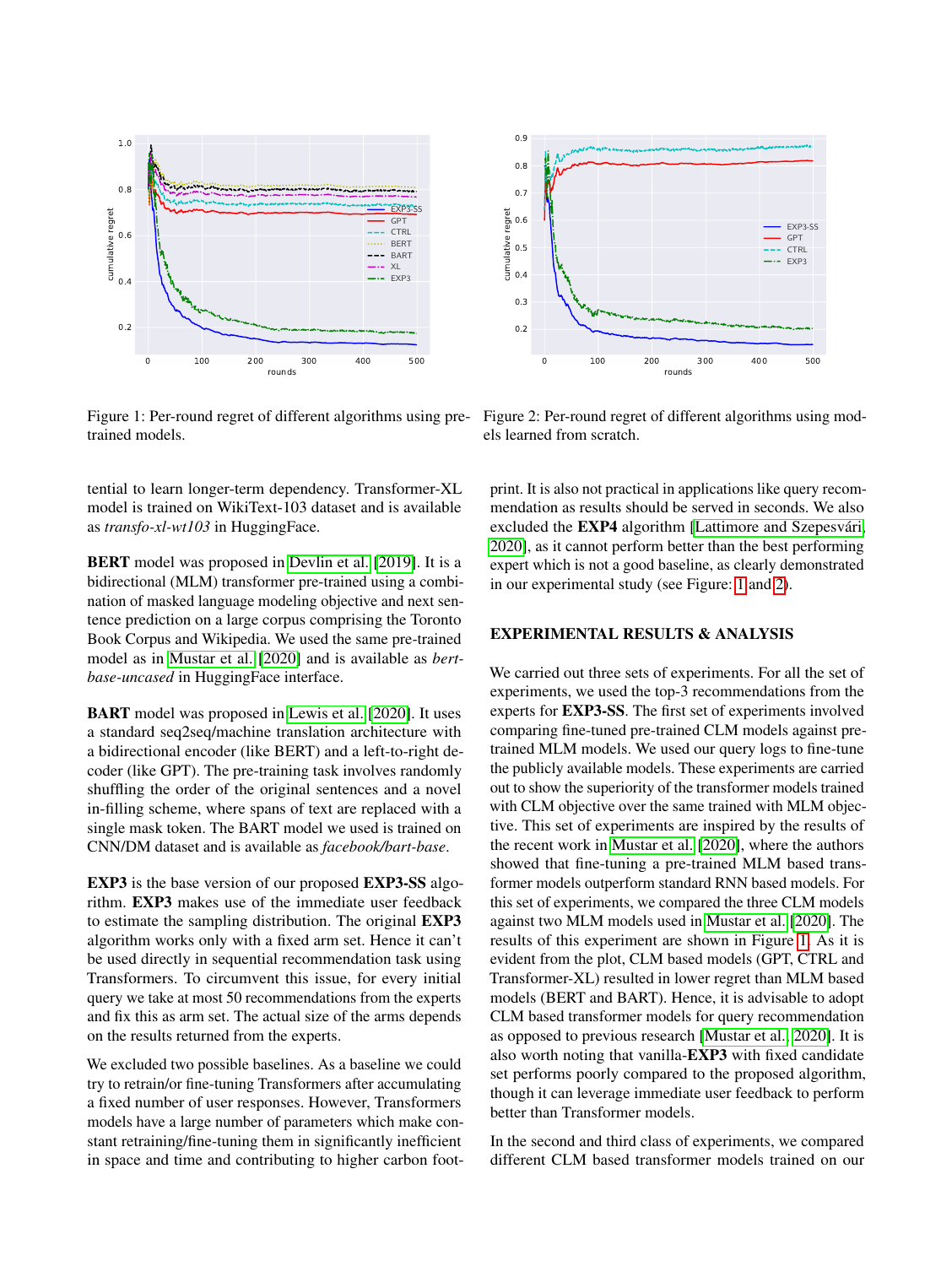<span id="page-7-1"></span>

Figure 3: Per-round regret for different values of  $k$ 

query logs (no public models). For this experiment, we used two top performing CLM models from  $1^{st}$  set of experiment: GPT and CTRL, trained them from scratch using the query log as the training data and used them as the experts in the proposed EXP3-SS algorithm. The results are given in Figure [2.](#page-6-0) The proposed EXP3-SS outperforms CLM based models. In both experiments (Figure [1](#page-6-0) and Figure [2\)](#page-6-0) EXP3-SS performed much better than recommending the top result from the experts, irrespective of the fact that the experts are fine-tuned or learned from scratch. EXP3-SS significantly reduces the regret substantially compared to individual expert recommendations by adopting the adversarial recommendation strategy. This is due to the fact that EXP3-SS algorithm is able to recommend the next queries by combining the top recommendations from different experts and thus increasing the probability of selecting the best recommendation, depending on immediate user feedback. Moreover, EXP3-SS is able to exploit not just the top recommendation, but the top- $k$  recommendations from different experts. By comparing Figure [1](#page-6-0) and Figure [2,](#page-6-0) one can observe that fine-tuning pre-trained models achieve remarkably better regret compared to models learned from limited data. We plot the regret of EXP3-SS for pre-trained models against models learned from scratch to show that fine-tuning is preferred over models trained with limited data in Figure [5.](#page-7-0)

In Figure [3,](#page-7-1) we plot the *per-round* regret as the function of the number of the recommendations  $(k)$  used by **EXP3-SS** from the experts. It is evident that by increasing the number of arms, it does not significantly improve the performance. It should be noted that there can be duplicate entries from the same expert, and often by increasing the number of recommendations does not necessarily increase the size of the candidate set. Finally, we study how *fast* the candidate set is increasing as shown in Figure [4.](#page-7-1) After 500 rounds,



Figure 4: Increase rate of the candidate set cardinality vs rounds  $(k = 2)$ .

<span id="page-7-0"></span>

Figure 5: Per-round regret of EXP3-SS using fine-tuned and trained from scratch experts

the average size of the candidate set (over all queries) is 23 (with min and max size values 8 and 43, respectively). The candidate set remains almost the same after 100 rounds indicating the scalability of our model.

# 5 CONCLUSIONS

We introduced the **EXP3-SS** algorithm for query recommendation tasks using the autoregressive nature of the knowledge discovery process. Our algorithm exploits the adversarial MAB setting with expert advice, to take into consideration immediate user feedback. Our experimental results using real data showcased that our algorithm significantly improves the cumulative regret compared to transformerbased models and relevant models found in the literature.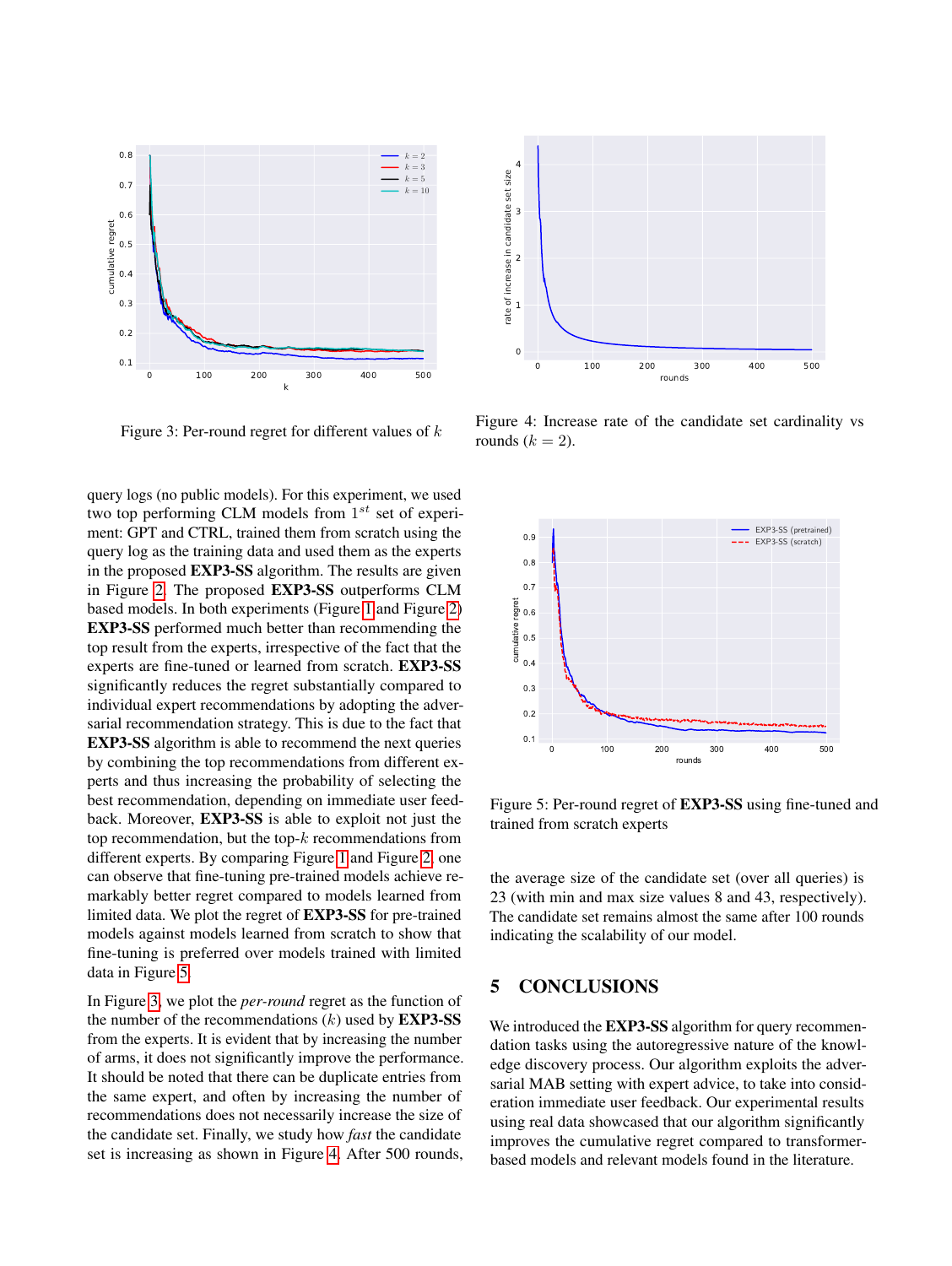#### References

- <span id="page-8-7"></span>Wasi Uddin Ahmad, Kai-Wei Chang, and Hongning Wang. Context attentive document ranking and query suggestion. In *SIGIR*, pages 385–394, 2019.
- <span id="page-8-14"></span>Jean-Yves Audibert, Sébastien Bubeck, et al. Minimax policies for adversarial and stochastic bandits. In *COLT*, volume 7, pages 1–122, 2009.
- <span id="page-8-4"></span>Peter Auer, Nicolo Cesa-Bianchi, Yoav Freund, and Robert E Schapire. The nonstochastic multiarmed bandit problem. *SIAM journal on computing*, 32(1):48–77, 2002.
- <span id="page-8-15"></span>Dzmitry Bahdanau, Kyunghyun Cho, and Yoshua Bengio. Neural machine translation by jointly learning to align and translate. In *ICLR*, 2015.
- <span id="page-8-3"></span>Mohsen Bayati, Nima Hamidi, Ramesh Johari, and Khashayar Khosravi. Unreasonable effectiveness of greedy algorithms in multi-armed bandit with many arms. In *NeurIPS*, pages 1713–1723, 2020.
- <span id="page-8-20"></span>Donald A Berry, Robert W Chen, Alan Zame, David C Heath, and Larry A Shepp. Bandit problems with infinitely many arms. *The Annals of Statistics*, pages 2103– 2116, 1997.
- <span id="page-8-23"></span>Piotr Bojanowski, Édouard Grave, Armand Joulin, and Tomáš Mikolov. Enriching word vectors with subword information. *Transactions of the Association for Computational Linguistics*, 5:135–146, 2017.
- <span id="page-8-19"></span>Alexandra Carpentier and Michal Valko. Simple regret for infinitely many armed bandits. In *ICML*, pages 1133– 1141. PMLR, 2015.
- <span id="page-8-5"></span>N. Cesa-Bianchi and G. Lugosi. *Prediction, Learning, and Games*. Cambridge University Press, 2006. ISBN 9781139454827. URL [https://books.google.](https://books.google.co.uk/books?id=zDnRBlazhfYC) [co.uk/books?id=zDnRBlazhfYC](https://books.google.co.uk/books?id=zDnRBlazhfYC).
- <span id="page-8-12"></span>Nicolo Cesa-Bianchi, Yoav Freund, David Haussler, David P Helmbold, Robert E Schapire, and Manfred K Warmuth. How to use expert advice. *JACM*, 44(3):427–485, 1997.
- <span id="page-8-26"></span>Zihang Dai, Zhilin Yang, Yiming Yang, Jaime G Carbonell, Quoc Le, and Ruslan Salakhutdinov. Transformer-XL: Attentive language models beyond a fixed-length context. In *ACL*, pages 2978–2988, 2019.
- <span id="page-8-0"></span>Mostafa Dehghani, Sascha Rothe, Enrique Alfonseca, and Pascal Fleury. Learning to attend, copy, and generate for session-based query suggestion. In *CIKM*, pages 1747– 1756. ACM, 2017.
- <span id="page-8-17"></span>Jacob Devlin, Ming-Wei Chang, Kenton Lee, and Kristina Toutanova. BERT: Pre-training of deep bidirectional transformers for language understanding. In *NACL*, pages 4171–4186, 2019.
- <span id="page-8-8"></span>Jyun-Yu Jiang and Wei Wang. RIN: Reformulation inference network for context-aware query suggestion. In *CIKM*, pages 197–206, 2018.
- <span id="page-8-2"></span>Anand Kalvit and Assaf Zeevi. From finite to countablearmed bandits. In *NeurIPS*, pages 8259–8269, 2020.
- <span id="page-8-25"></span>Nitish Shirish Keskar, Bryan McCann, Lav Varshney, Caiming Xiong, and Richard Socher. CTRL - A Conditional Transformer Language Model for Controllable Generation. *arXiv preprint*, 2019.
- <span id="page-8-21"></span>Robert Kleinberg, Aleksandrs Slivkins, and Eli Upfal. Bandits and experts in metric spaces. *Journal of the ACM*, 66 (4), 2019.
- <span id="page-8-13"></span>Tor Lattimore and Csaba Szepesvári. *Bandit algorithms*. Cambridge University Press, 2020.
- <span id="page-8-18"></span>Mike Lewis, Yinhan Liu, Naman Goyal, Marjan Ghazvininejad, Abdelrahman Mohamed, Omer Levy, Veselin Stoyanov, and Luke Zettlemoyer. BART: Denoising sequenceto-sequence pre-training for natural language generation, translation, and comprehension. In *ACL*, pages 7871– 7880, 2020.
- <span id="page-8-9"></span>Agnès Mustar, Sylvain Lamprier, and Benjamin Piwowarski. Using BERT and BART for Query Suggestion. In *Joint Conference of the Information Retrieval Communities in Europe*, volume 2621. CEUR-WS. org, 2020.
- <span id="page-8-11"></span>Agnès Mustar, Sylvain Lamprier, and Benjamin Piwowarski. On the study of transformers for query suggestion. *ACM Trans. Inf. Syst.*, 40(1), oct 2021. ISSN 1046-8188.
- <span id="page-8-22"></span>Kishore Papineni, Salim Roukos, Todd Ward, and Wei-Jing Zhu. Bleu: a method for automatic evaluation of machine translation. In *ACL*, pages 311–318, 2002.
- <span id="page-8-1"></span>Shameem A. Puthiya Parambath, Christos Anagnostopoulos, Roderick Murray-Smith, Sean MacAvaney, and Evangelos Zervas. Max-utility based arm selection strategy for sequential query recommendations. In *Asian Conference on Machine Learning*. PMLR, 2021.
- <span id="page-8-24"></span>Alec Radford, Jeffrey Wu, Rewon Child, David Luan, Dario Amodei, Ilya Sutskever, et al. Language models are unsupervised multitask learners. *OpenAI blog*, 1(8):9, 2019.
- <span id="page-8-6"></span>Gary Ren, Xiaochuan Ni, Manish Malik, and Qifa Ke. Conversational query understanding using sequence to sequence modeling. In *WWW*, pages 1715–1724, 2018.
- <span id="page-8-10"></span>Ashish Vaswani, Noam Shazeer, Niki Parmar, Jakob Uszkoreit, Llion Jones, Aidan N Gomez, Łukasz Kaiser, and Illia Polosukhin. Attention is all you need. In *NeurIPS*, pages 5998–6008, 2017.
- <span id="page-8-16"></span>Oriol Vinyals, Meire Fortunato, and Navdeep Jaitly. Pointer networks. *NIPS*, 28:2692–2700, 2015.